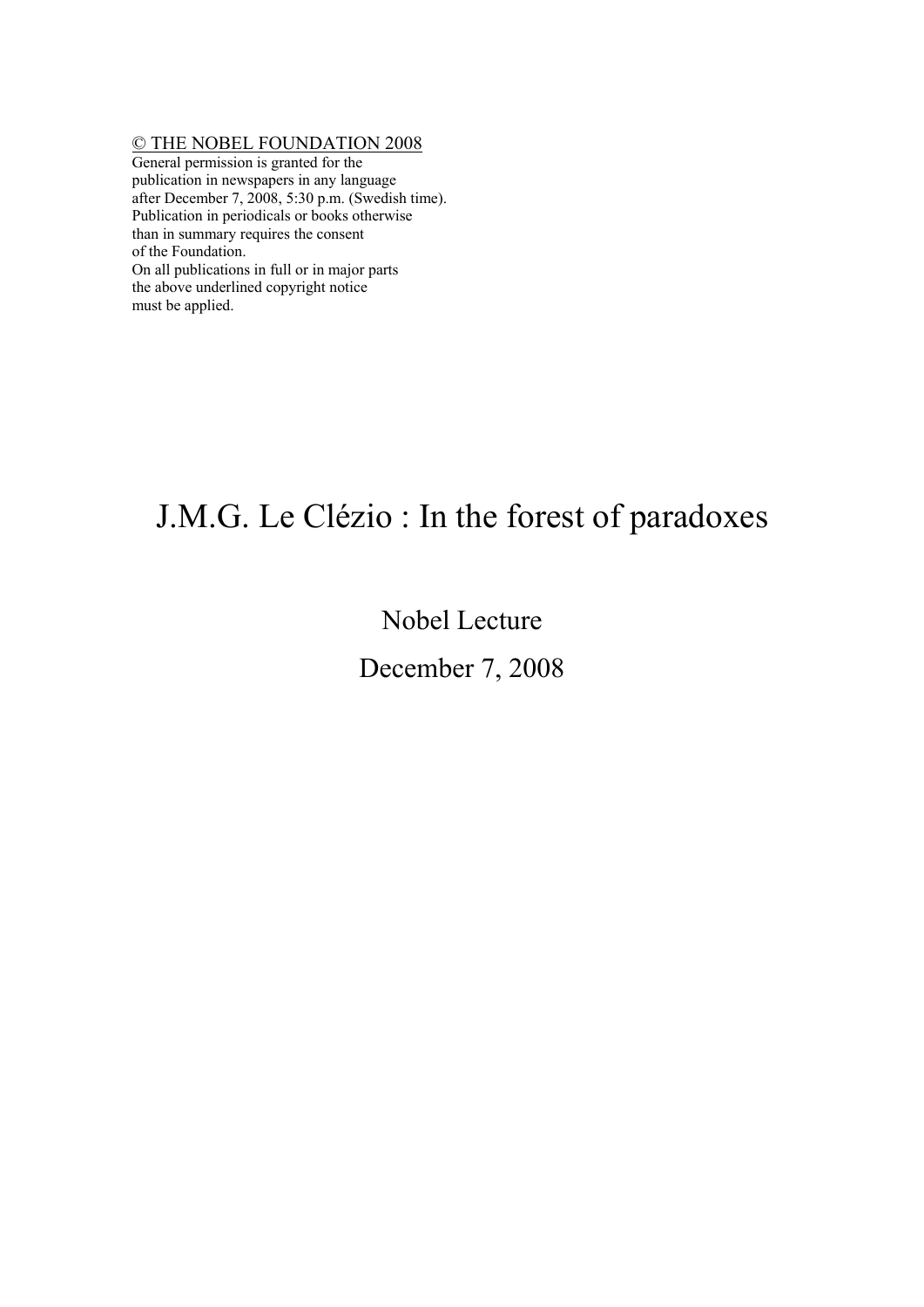Why do we write? I imagine that each of us has his or her own response to this simple question. One has predispositions, a milieu, circumstances. Shortcomings, too. If we are writing, it means that we are not acting. That we find ourselves in difficulty when we are faced with reality, and so we have chosen another way to react, another way to communicate, a certain distance, a time for reflection.

If I examine the circumstances which inspired me to write–and this is not mere selfindulgence, but a desire for accuracy–I see clearly that the starting point of it all for me was war. Not war in the sense of a specific time of major upheaval, where historical events are experienced, such as the French campaign on the battlefield at Valmy, as recounted by Goethe on the German side and my ancestor François on the side of the *armée révolutionnaire.* That must have been a moment full of exaltation and pathos. No, for me war is what civilians experience, very young children first and foremost. Not once has war ever seemed to me to be an historical moment. We were hungry, we were frightened, we were cold, and that is all. I remember seeing the troops of Field Marshal Rommel pass by under my window as they headed towards the Alps, seeking a passage to the north of Italy and Austria. I do not have a particularly vivid memory of that event. I do recall, however, that during the years which followed the war we were deprived of everything, in particular books and writing materials. For want of paper and ink, I made my first drawings and wrote my first texts on the back of the ration books, using a carpenter's blue and red pencil. This left me with a certain preference for rough paper and ordinary pencils. For want of any children's books, I read my grandmother's dictionaries. They were like a marvellous gateway, through which I embarked on a discovery of the world, to wander and daydream as I looked at the illustrated plates, and the maps, and the lists of unfamiliar words. The first book I wrote, at the age of six or seven, was entitled, moreover, *Le Globe à mariner.* Immediately afterwards came a biography of an imaginary king named Daniel III—could he have been Swedish?—and a tale told by a seagull. It was a time of reclusion. Children were scarcely allowed outdoors to play, because in the fields and gardens near my grandmother's there were land mines. I recall that one day as I was out walking by the sea I came across an enclosure surrounded by barbed wire: on the fence was a sign in French and in German that threatened intruders with a forbidding message, and a skull to make things perfectly clear.

It is easy, in such a context, to understand the urge to escape—hence, to dream, and put those dreams in writing. My maternal grandmother, moreover, was an extraordinary storyteller, and she set aside the long afternoons for the telling of stories. They were always very imaginative, and were set in a forest—perhaps it was in Africa, or in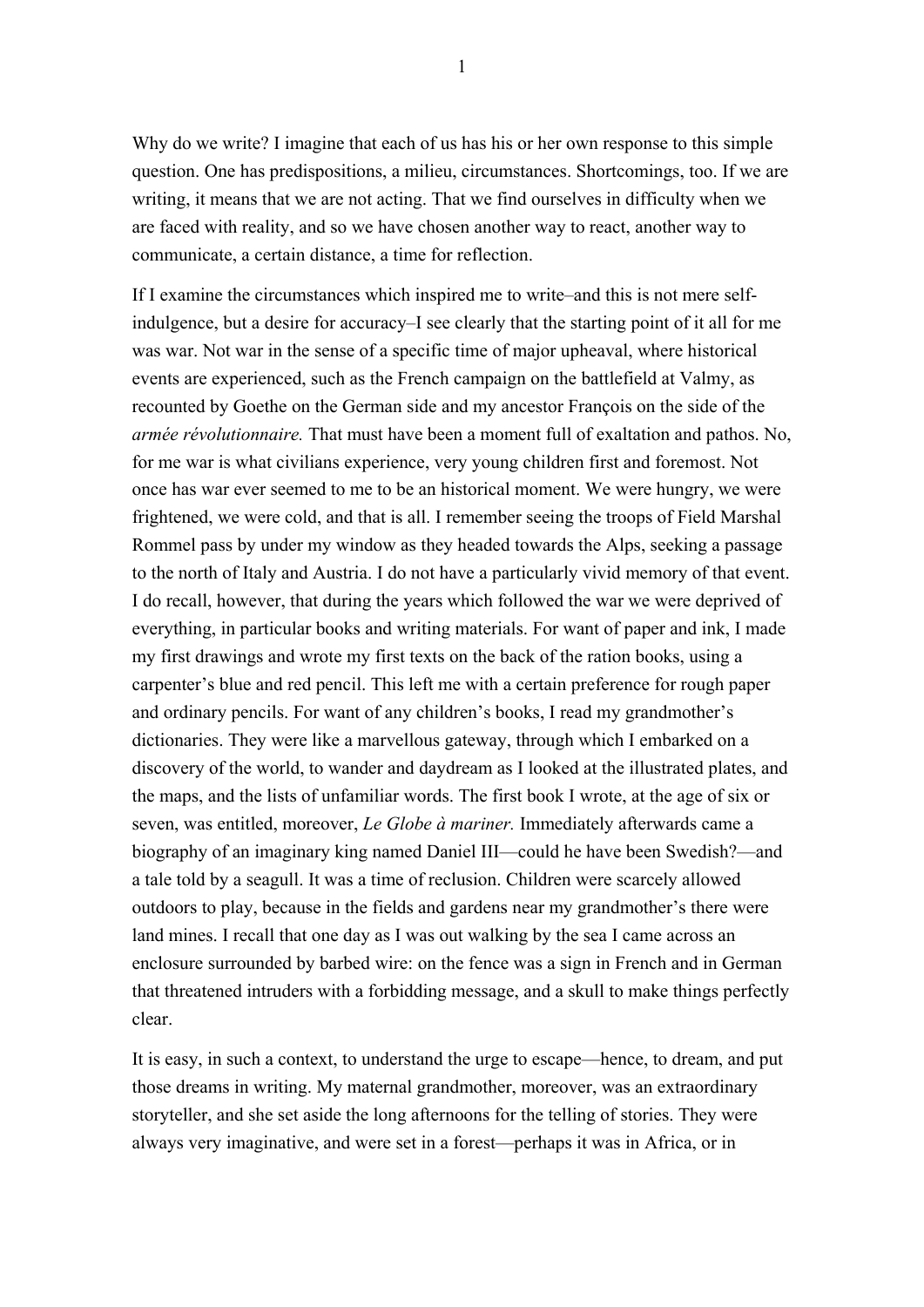Mauritius, the forest of Macchabée—where the main character was a monkey who had a great talent for mischief, and who always wriggled his way out of the most perilous situations. Later, I would travel to Africa and spend time there, and discover the real forest, one where there were almost no animals. But a District Officer in the village of Obudu, near the border with Cameroon, showed me how to listen for the drumming of the gorillas on a nearby hill, pounding their chests. And from that journey, and the time I spent there (in Nigeria, where my father was a bush doctor), it was not subject matter for future novels that I brought back, but a sort of second personality, a daydreamer who was fascinated with reality at the same time, and this personality has stayed with me all my life—and has constituted a contradictory dimension, a strangeness in myself that at times has been a source of suffering. Given the slowness of life, it has taken me the better part of my existence to understand the significance of this contradiction.

Books entered my life at a later period. When my father's inheritance was divided, at the time of his expulsion from the family home in Moka, in Mauritius, he managed to put together several libraries consisting of the books that remained. It was then that I understood a truth not immediately apparent to children, that books are a treasure more precious than any real property or bank account. It was in those volumes—most of them ancient, bound tomes—that I discovered the great works of world literature: *Don Quijote,* illustrated by Tony Johannot; *La vida de Lazarillo de Tormes;* the *Ingoldsby Legends; Gulliver's Travels;* Victor Hugo's great, inspired novels *Quatre-vingt-treize, Les Travailleurs de la Mer,* and *L'Homme qui rit.* Balzac's *Les Contes drôlatiques*, as well. But the books which had the greatest impact on me were the anthologies of travellers' tales, most of them devoted to India, Africa, and the Mascarene islands, or the great histories of exploration by Dumont d'Urville or the Abbé Rochon, as well as Bougainville, Cook, and of course *The Travels of Marco Polo*. In the mediocre life of a little provincial town dozing in the sun, after those years of freedom in Africa, those books gave me a taste for adventure, gave me a sense of the vastness of the real world, a means to explore it through instinct and the senses rather than through knowledge. In a way, too, those books gave me, from very early on, an awareness of the contradictory nature of a child's existence: a child will cling to a sanctuary, a place to forget violence and competitiveness, and also take pleasure in looking through the windowpane to watch the outside world go by.

Shortly before I received the—to me, astonishing—news that the Swedish Academy was awarding me this distinction, I was re-reading a little book by Stig Dagerman that I am particularly fond of: a collection of political essays entitled *Essäer och texter.* It was no mere chance that I was re-reading this bitter, abrasive book. I was preparing a trip to

2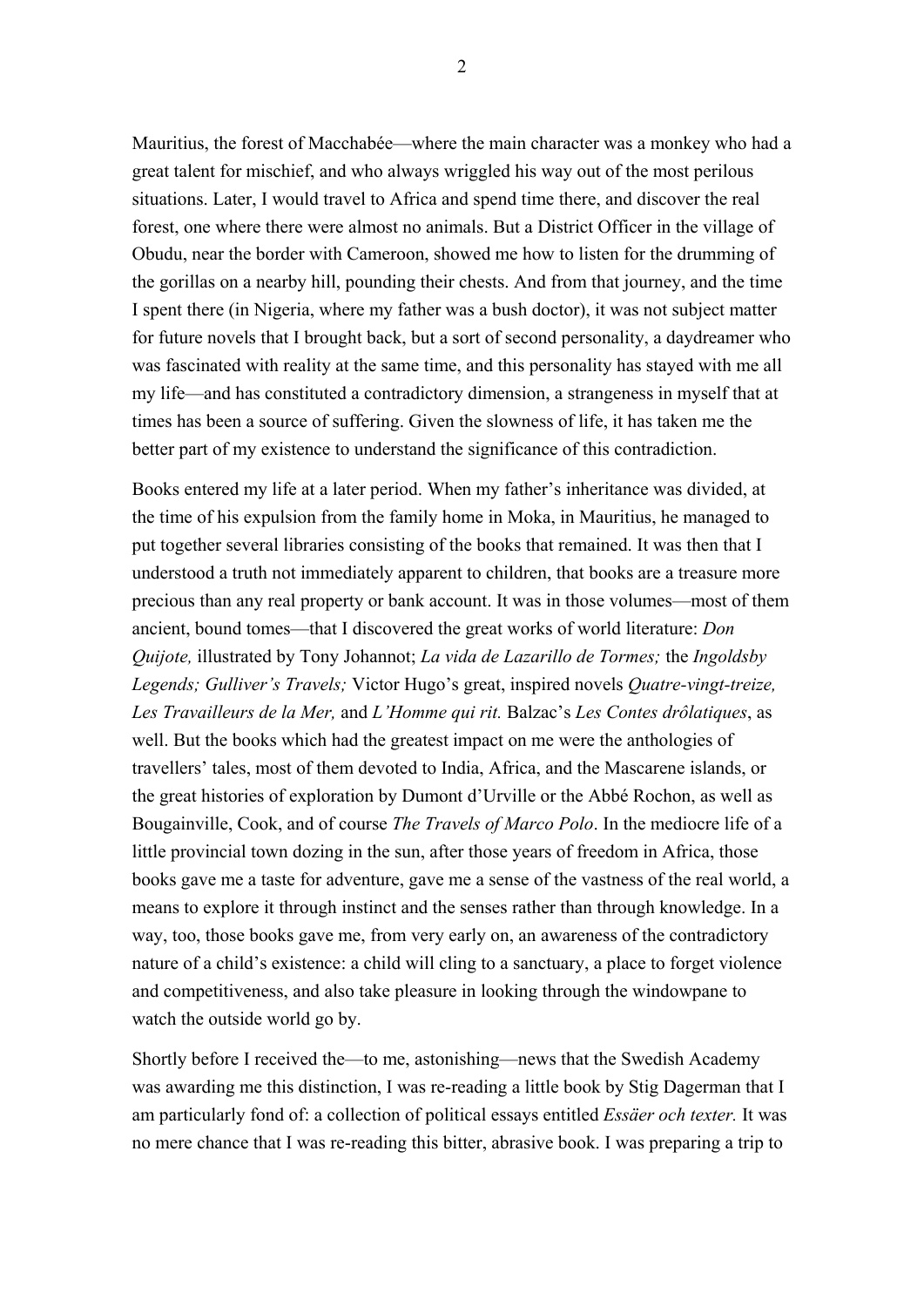Sweden to receive the prize which the Association of the Friends of Stig Dagerman had awarded to me the previous summer, to visit the places where the writer had lived as a child. I have always been particularly receptive to Dagerman's writing, to the way in which he combines a child-like tenderness with naïveté and sarcasm. And to his idealism. To the clear-sightedness with which he judges his troubled, post-war era—that of his mature years, and of my childhood. One sentence in particular caught my attention, and seemed to be addressed to me at that very moment, for I had just published a novel entitled *Ritournelle de la faim.* That sentence, or that passage rather, is as follows: "How is it possible on the one hand, for example, to behave as if nothing on earth were more important than literature, and on the other fail to see that wherever one looks, people are struggling against hunger and will necessarily consider that the most important thing is what they earn at the end of the month? Because this is where he (the writer) is confronted with a new paradox: while all he wanted was to write for those who are hungry, he now discovers that it is only those who have plenty to eat who have the leisure to take notice of his existence." (*The Writer and Consciousness*)

This "forest of paradoxes", as Stig Dagerman calls it, is, precisely, the realm of writing, the place from which the artist must not attempt to escape: on the contrary, he or she must "camp out" there in order to examine every detail, explore every path, name every tree. It is not always a pleasant stay. He thought he had found shelter, she was confiding in her page as if it were a close, indulgent friend; but now these writers are confronted with reality, not merely as observers, but as actors. They must choose sides, establish their distance. Cicero, Rabelais, Condorcet, Rousseau, Madame de Staël, or, far more recently, Solzhenitsyn or Hwang Sok-yong, Abdelatif Laâbi, or Milan Kundera: all were obliged to follow the path of exile. For someone like myself who has always—except during that brief war-time period—enjoyed freedom of movement, the idea that one might be forbidden to live in the place one has chosen is as inadmissible as being deprived of one's freedom.

But the privilege of freedom of movement results in the paradox. Look, for a moment, at the tree with its prickly thorns that is at the very heart of the forest where the writer lives: this man, this woman, busily writing, inventing their dreams—do they not belong to a very fortunate and exclusive *happy few*? Let us pause and imagine an extreme, terrifying situation—like the one in which the vast majority of people on our planet find themselves. A situation which, long ago, at the time of Aristotle, or Tolstoy, was shared by those who had no status—serfs, servants, villeins in Europe in the Middle Ages, or those peoples who during the Enlightenment were plundered from the coast of Africa, sold in Gorée, or El Mina, or Zanzibar. And even today, as I am speaking to you, there

3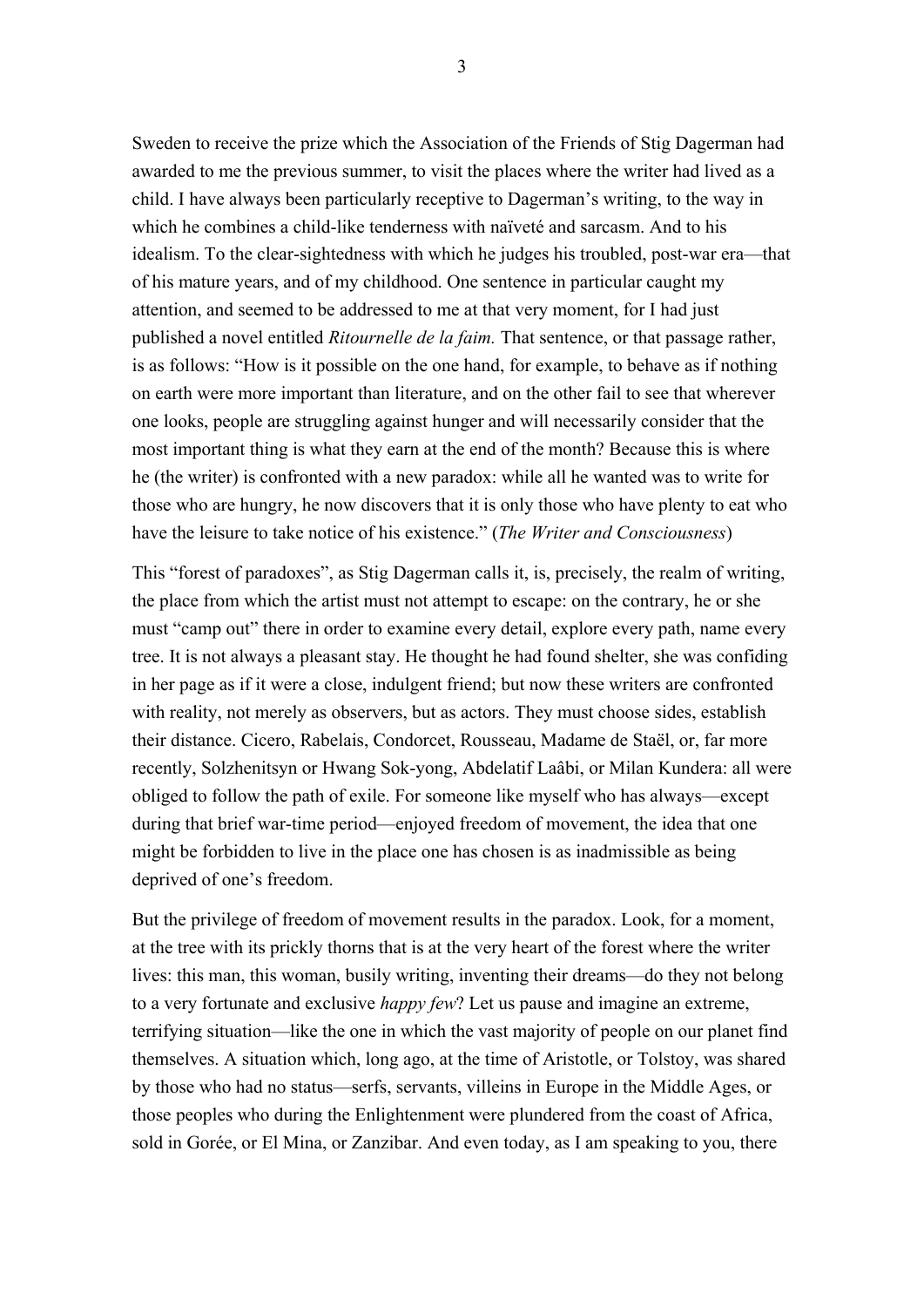are all those who do not have freedom of speech, who are on the other side of language. I am overcome by Dagerman's pessimistic thoughts, rather than by Gramsci's militancy, or Sartre's disillusioned wager. The idea that literature is the luxury of a dominant class, feeding on ideas and images that remain foreign to the vast majority: that is the source of the malaise that each of us is feeling—as I address those who read, who write. Of course one would like to spread the word to all those who have been excluded, to invite them magnanimously to the banquet of culture. Why is this so difficult? Peoples without writing, as the anthropologists like to call them, have succeeded in inventing a form of total communication, through song and myth. Why has this become impossible for our industrialized societies, in the present day? Must we reinvent culture? Must we return to an immediate, direct form of communication? It is tempting to believe that the cinema fulfils just such a role in our time, or popular music with its rhythms and rhymes, its echoes of the dance. Or jazz and, in other climes, calypso, maloya, sega.

The paradox is not a recent one. François Rabelais, the greatest writer in the French language, waged war long ago against the pedantry of the scholars at the Sorbonne by taunting them to their face with words plucked from the common tongue. Was he speaking for those who were hungry? Excess, intoxication, feasting. He put into words the extraordinary appetite of those who dined off the emaciation of peasants and workers, just long enough for a masquerade, a world turned upside down. The paradox of revolution, like the epic cavalcade of the sad-faced knight, lives within the writer's consciousness. If there is one virtue which the writer's pen must always have, it is that it must never be used to praise the powerful, even with the faintest of scribblings. And yet just because an artist observes this virtuous behaviour does not mean that he may feel purged of all suspicion. His rebellion, denial, and imprecations definitely remain to one side of the barrier, the side of the language of power. A few words, a few phrases may have escaped. But the rest? A long palimpsest, an elegant and distant time of procrastination. And there is humour, sometimes, which is not the politeness of despair, but the despairing of those who know too well their imperfections; humour is the shore where the tumultuous current of injustice has abandoned them.

Why write, then? For some time now, writers have no longer been so presumptuous as to believe that they can change the world, that they will, through their stories and novels, give birth to a better example for how life should be. Simply, they would like to bear witness. See that other tree in the forest of paradoxes. The writer would like to bear witness, when in fact, most of the time, he is nothing more than a simple voyeur.

4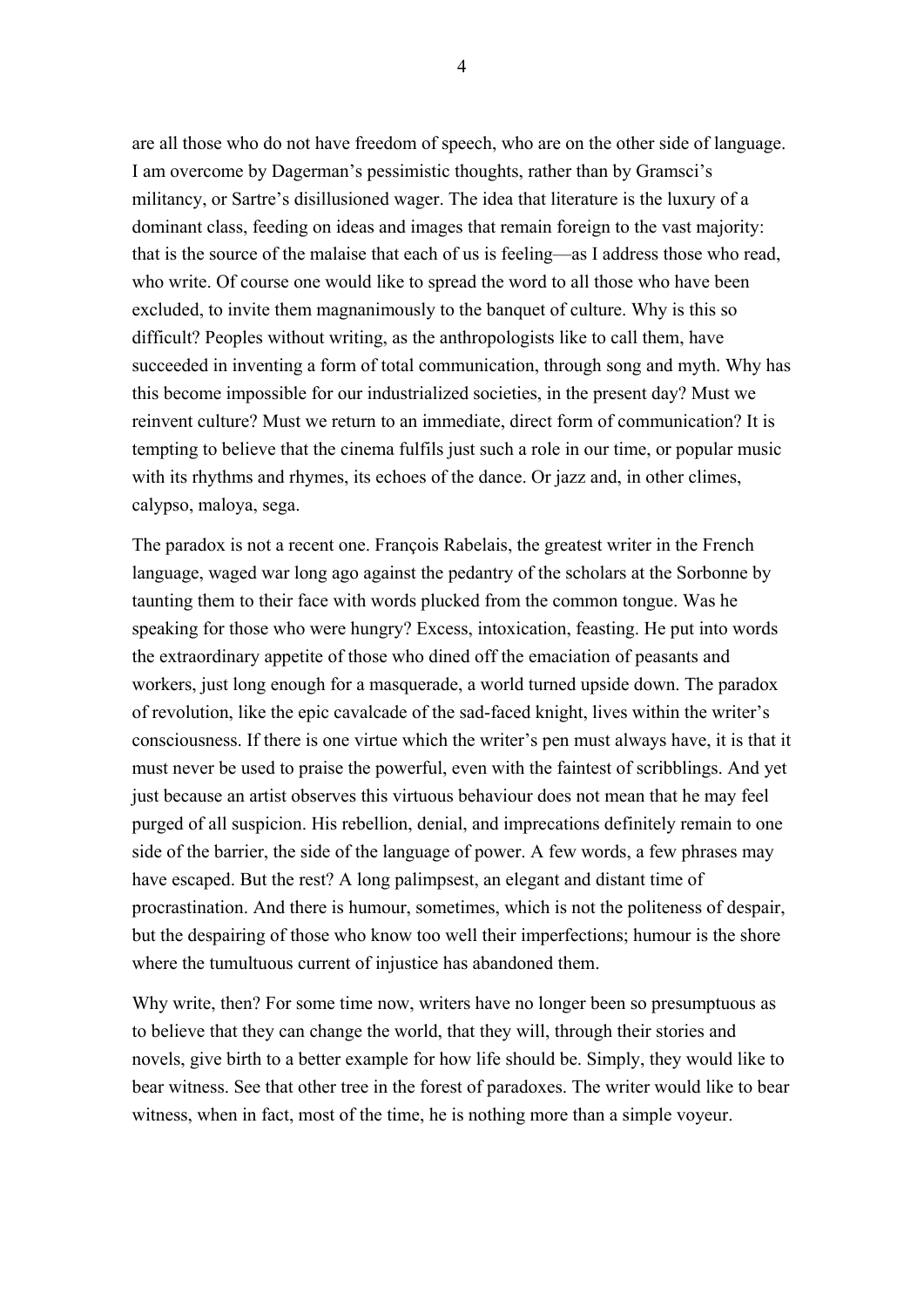And yet there are artists who do become witnesses: Dante in the *La Divina Commedia*, Shakespeare in *The Tempest—*and Aimé Césaire in his magnificent adaptation of that play, entitled *Une Tempête*, in which Caliban, sitting astride a barrel of gunpowder, threatens to blow himself up and take his despised masters with him. There are also those witnesses who are unimpeachable, such as Euclides da Cunha in *Os Sertões*, or Primo Levi. We see the absurdity of the world in *Der Prozess* (or in the films of Charlie Chaplin); its imperfection in Colette's *La Naissance du jour*, its phantasmagoria in the Irish ballad Joyce created in *Finnegans Wake*. Its beauty shines, brilliantly, irresistibly, in Peter Matthiessen's *The Snow Leopard* or in Aldo Leopold's *A Sand County Almanac*. Its wickedness in William Faulkner's *Sanctuary,* or in Lao She's *First Snow.*  Its childhood fragility in Dagerman's *Ormen* (*The Snake*)*.* 

The best writer as witness is the one who is a witness in spite of himself, unwillingly. The paradox is that he does not bear witness to something he has seen, or even to what he has invented. Bitterness, even despair may arise because he cannot be present at the indictment. Tolstoy may show us the suffering that Napoleon's army inflicted upon Russia, and yet nothing is changed in the course of history. Claire de Duras wrote *Ourika*, and Harriet Beecher Stowe *Uncle Tom's Cabin,* but it was the enslaved peoples themselves who changed their own destiny, who rebelled and fought against injustice by creating the Maroon resistance in Brazil, in French Guiana, and in the West Indies, and the first black republic in Haiti.

To act: that is what the writer would like to be able to do, above all. To act, rather than to bear witness. To write, imagine, and dream in such a way that his words and inventions and dreams will have an impact upon reality, will change people's minds and hearts, will prepare the way for a better world. And yet, at that very moment, a voice is whispering to him that it will not be possible, that words are words that are taken away on the winds of society, and dreams are mere illusions. What right has he to wish he were better? Is it really up to the writer to try to find solutions? Is he not in the position of the gamekeeper in the play *Knock ou Le Triomphe de la médecine*, who would like to prevent an earthquake? How can the writer act, when all he knows is how to remember?

Solitude will be his lot in life. It always has been. As a child, he was a fragile, anxious, excessively receptive boy, or the girl described by Colette, who cannot help but watch as her parents tear each other apart, her big black eyes enlarged with a sort of painful attentiveness. Solitude is affectionate to writers, and it is in the company of solitude that they find the essence of happiness. It is a contradictory happiness, a mixture of pain and delight, an illusory triumph, a muted, omnipresent torment, not unlike a haunting little tune. The writer, better than anyone, knows how to cultivate the vital, poisonous plant,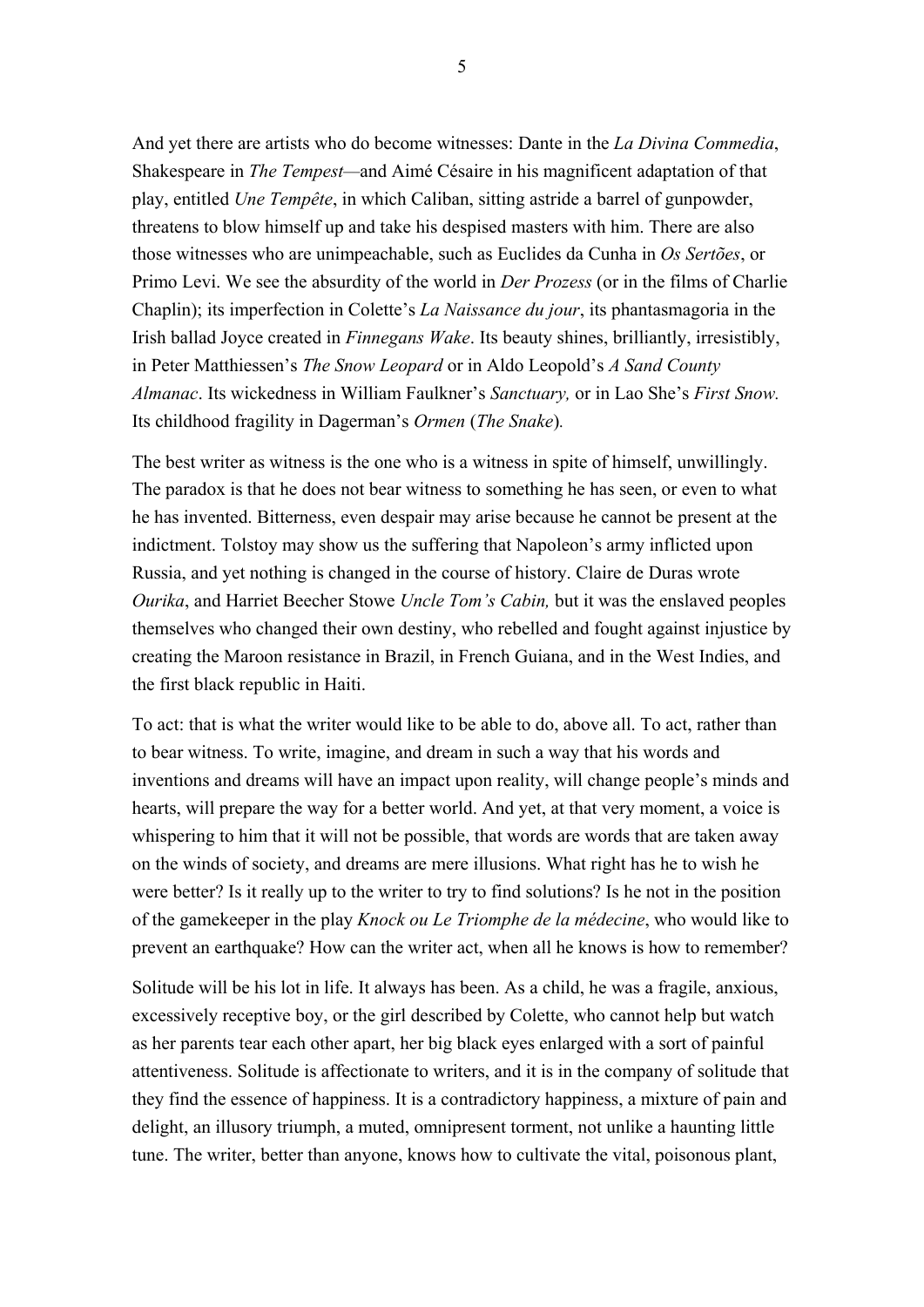the one that grows only in the soil of his own powerlessness. The writer wanted to speak for everyone, and for every era: there he is, there she is, each alone in a room, facing the too-white mirror of the blank page, beneath the lampshade distilling its secret light. Or sitting at the too-bright screen of the computer, listening to the sound of one's fingers clicking over the keys. This, then, is the writer's forest. And each writer knows every path in that forest all too well. If, now and again, something escapes, like a bird flushed by a dog at dawn, then the writer looks on, amazed—this happened merely by chance, in spite of oneself.

It is not my wish, however, to revel in negativity. Literature—and this is what I have been driving at—is not some archaic relic that ought, logically, to be replaced by the audiovisual arts, the cinema in particular. Literature is a complex, difficult path, but I hold it to be even more vital today than in the time of Byron or Victor Hugo.

There are two reasons why literature is necessary:

First of all, because literature is made up of language. The primary sense of the word: letters, that which is written. In French, the word *roman* refers to those texts in prose which for the first time after the Middle Ages used the new language spoken by the people, a Romance language. And the word for short story, *nouvelle*, also derives from this notion of novelty. At roughly the same time, in France, the word *rimeur* (from *rime,*  or rhyme) fell out of use for designating poetry and poets—the new words come from the Greek verb *poiein*, to create. The writer, the poet, the novelist, are all creators. This does not mean that they invent language, it means that they use language to create beauty, ideas, images. This is why we cannot do without them. Language is the most extraordinary invention in the history of humanity, the one which came before everything, and which makes it possible to share everything. Without language there would be no science, no technology, no law, no art, no love. But without another person with whom to interact, the invention becomes virtual. It may atrophy, diminish, disappear. Writers, to a certain degree, are the guardians of language. When they write their novels, their poetry, their plays, they keep language alive. They are not merely using words—on the contrary, they are at the service of language. They celebrate it, hone it, transform it, because language lives through them and because of them, and it accompanies all the social and economic transformations of their era.

When, in the last century, racist theories were expressed, there was talk of fundamental differences between cultures. In a sort of absurd hierarchy, a correlation was drawn between the economic success of the colonial powers and their purported cultural superiority. Such theories, like a feverish, unhealthy urge, tend to resurface here and there, now and again, to justify neo-colonialism or imperialism. There are, we are told,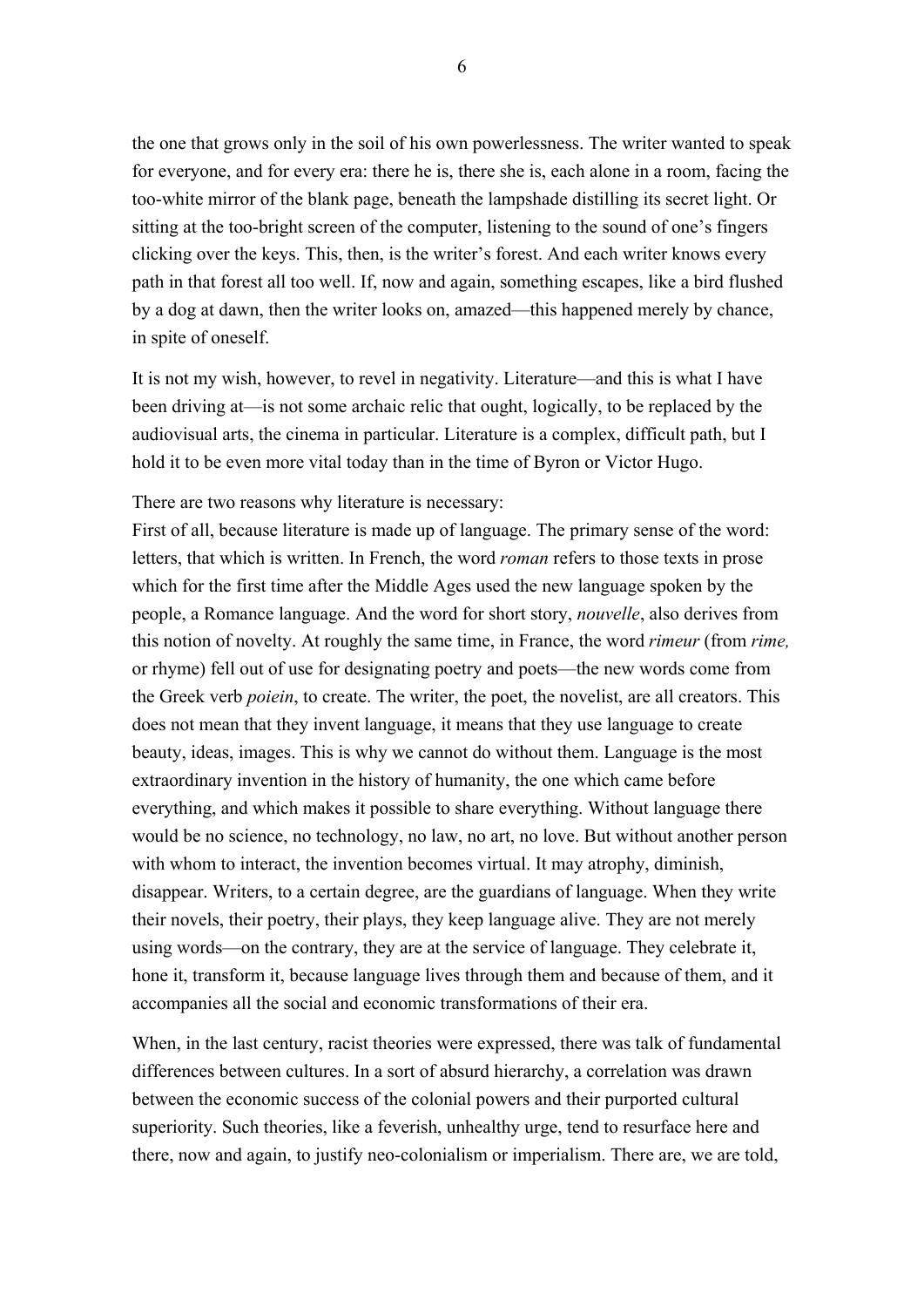certain nations that lag behind, who have not acquired their rights and privileges where language is concerned, because they are economically backward or technologically outdated. But have those who prone their cultural superiority realized that all peoples, the world over, whatever their degree of development, use language? And that each of these languages has, identically, a set of logical, complex, structured, analytical features that enable it to express the world, that enable it to speak of science, or invent myths?

Now that I have defended the existence of that ambiguous and somewhat passé creature we call a writer, I would like to turn to the second reason for the necessity of literature, for this has more to do with the fine profession of publishing.

There is a great deal of talk about globalization these days. People forget that in fact the phenomenon began in Europe during the Renaissance, with the beginnings of the colonial era. Globalization is not a bad thing in and of itself. Communication has accelerated progress in medicine and in science. Perhaps the generalization of information will help to forestall conflicts. Who knows, if the Internet had existed at the time, perhaps Hitler's criminal plot would not have succeeded—ridicule might have prevented it from ever seeing the light of day.

We live in the era of the Internet and virtual communication. This is a good thing, but what would these astonishing inventions be worth, were it not for the teachings of written language and books? To provide nearly everyone on the planet with a liquid crystal display is utopian. Are we not, therefore, in the process of creating a new elite, of drawing a new line to divide the world between those who have access to communication and knowledge, and those who are left out? Great nations, great civilizations have vanished because they failed to realize that this could happen. To be sure, there are great cultures, considered to be in a minority, who have been able to resist until this day, thanks to the oral transmission of knowledge and myths. It is indispensable, and beneficial, to acknowledge the contribution of these cultures. But whether we like it or not, even if we have not yet attained the age of reality, we are no longer living in the age of myths. It is not possible to provide a foundation for equality and the respect of others unless each child receives the benefits of writing.

And now, in this era following decolonization, literature has become a way for the men and women in our time to express their identity, to claim their right to speak, and to be heard in all their diversity. Without their voices, their call, we would live in a world of silence.

Culture on a global scale concerns us all. But it is above all the responsibility of readers—of publishers, in other words. True, it is unjust that an Indian from the far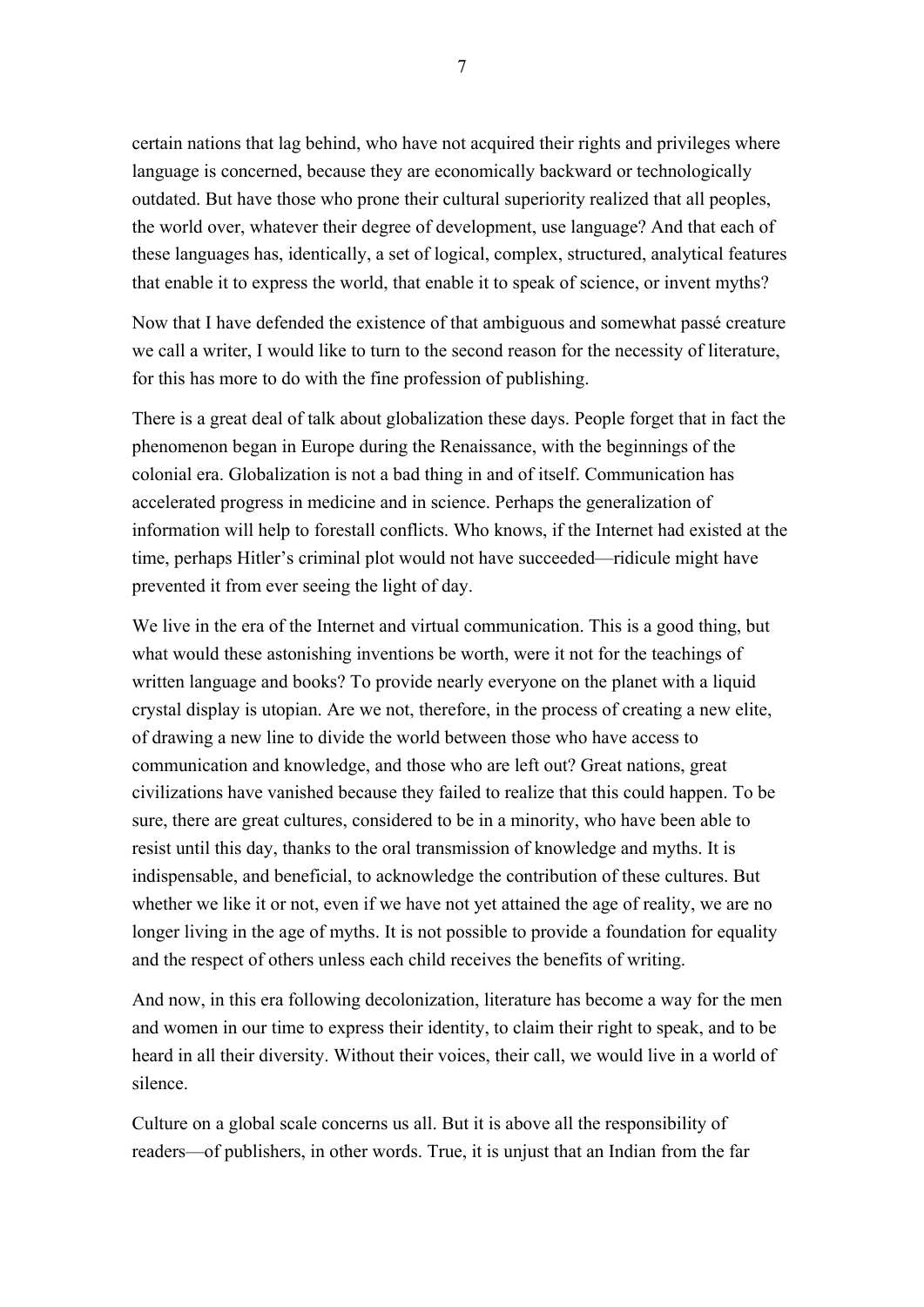north of Canada, if he wishes to be heard, must write in the language of the conquerors—in French, or in English. True, it is an illusion to expect that the Creole language of Mauritius or the West Indies might be heard as easily around the world as the five or six languages that reign today as absolute monarchs over the media. But if, through translation, their voices can be heard, then something new is happening, a cause for optimism. Culture, as I have said, belongs to us all, to all humankind. But in order for this to be true, everyone must be given equal access to culture. The book, however old-fashioned it may be, is the ideal tool. It is practical, easy to handle, economical. It does not require any particular technological prowess, and keeps well in any climate. Its only flaw—and this is where I would like to address publishers in particular—is that in a great number of countries it is still very difficult to gain access to books. In Mauritius the price of a novel or a collection of poetry is equivalent to a sizeable portion of the family budget. In Africa, Southeast Asia, Mexico, or the South Sea Islands, books remain an inaccessible luxury. And yet remedies to this situation do exist. Joint publication with the developing countries, the establishment of funds for lending libraries and bookmobiles, and, overall, greater attention to requests from and works in so-called minority languages—which are often clearly in the majority—would enable literature to continue to be this wonderful tool for self-knowledge, for the discovery of others, and for listening to the concert of humankind, in all the rich variety of its themes and modulations.

I think I would like to say a few more words about the forest. It is no doubt for this reason that Stig Dagerman's little sentence is still echoing in my memory, and for this reason that I want to read it and re-read it, to fill myself with it. There is a note of despair in his words, and something triumphant at the same time, because it is in bitterness that we can find the grain of truth that each of us seeks. As a child, I dreamt of that forest. It frightened me and fascinated me at the same time—I suppose that Tom Thumb and Hansel must have felt that way, when they were deep in the forest, surrounded by all its dangers and its wonders. The forest is a world without landmarks. You can get lost in the thickness of trees and the impenetrable darkness. The same could be said of the desert, or the open ocean, where every dune, every hill gives way to yet another identical hill, every wave to yet another perfectly identical wave. I remember the first time I experienced just what literature could be—in Jack London's *The Call of the Wild*, to be exact, where one of the characters, lost in the snow, felt the cold gaining on him just as the circle of wolves was closing round him. He looked at his hand, which was already numb, and tried to move each finger one after the other. There was something magical in this discovery for me, as a child. It was called self-awareness.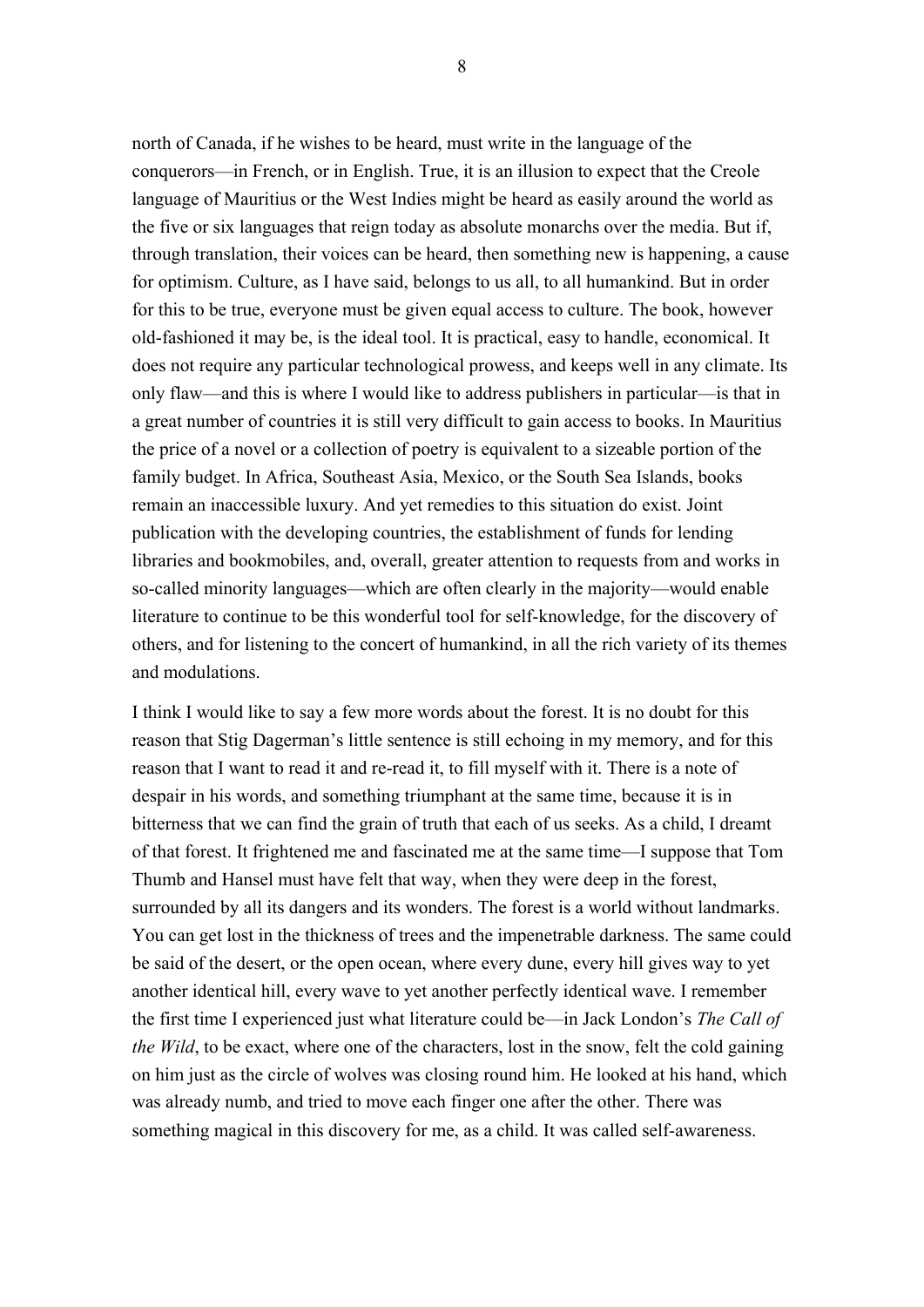To the forest I owe one of the greatest literary emotions of my adult life. This was about thirty years ago, in a region of Central America known as El Tapón del Darién, the Darién Gap, because that is where, in those days (and I believe the situation has not changed in the meantime), there was an interruption in the Pan-American Highway that was meant to join the two Americas from Alaska to the tip of Tierra del Fuego. In this region of the isthmus of Panama the rainforest is extremely dense, and the only means of travelling there is to go upriver by pirogue. In the forest there lives an indigenous population, divided into two groups, the Emberá and the Wounaans, both belonging to the Ge-Pano-Carib linguistic family. I had landed there by chance, and was so fascinated by this people that I stayed there several times for fairly lengthy periods, over roughly three years. During the entire time I did nothing other than wander aimlessly from one house to the next—for at the time the population refused to live in villages and learn to live according to a rhythm that was completely different from anything I had known up to that point. Like all true forests, this forest was particularly hostile. I had to draw up a list of all the potential dangers, and of all the corresponding means of survival. I have to say that on the whole the Emberá were very patient with me. They were amused by my awkwardness, and I think that to a certain degree, I was able to repay them in entertainment what they shared with me in wisdom. I did not write a great deal. The rain forest is not really an ideal setting. Your paper gets soaked with the humidity, the heat dries out all your ball point pens. Nothing that has to work off electricity lasts for very long. I had arrived there with the conviction that writing was a privilege, and that I would always be able to resort to it in order to resolve all my existential problems. A protection, in a way; a sort of virtual window that I could roll up as I needed to shelter from the storm.

Once I had assimilated the system of primitive communism practised by the Amerindians, as well as their profound disgust for authority and their tendency towards natural anarchy, I came to see that art, as a form of individual expression, did not have any role to play in the forest. Besides, these people had nothing that resembled what we call art in our consumer society. Instead of hanging paintings on a wall, the men and women painted their bodies, and in general were loath to create anything lasting. And then I gained access to their myths. When we talk of myths, in our world of written books, it seems as if we are referring to something that is very far away, either in time, or in space. I too believed in that distance. And now suddenly the myths were there for me to hear, regularly, almost every night. Near the wood fire that people built in their houses on a hearth of three stones, amidst the dance of mosquitoes and moths, the voice of the storytellers—men and women alike—would set in motion stories, legends, tales, as if they were speaking of a daily reality. The storyteller sang in a shrill voice, striking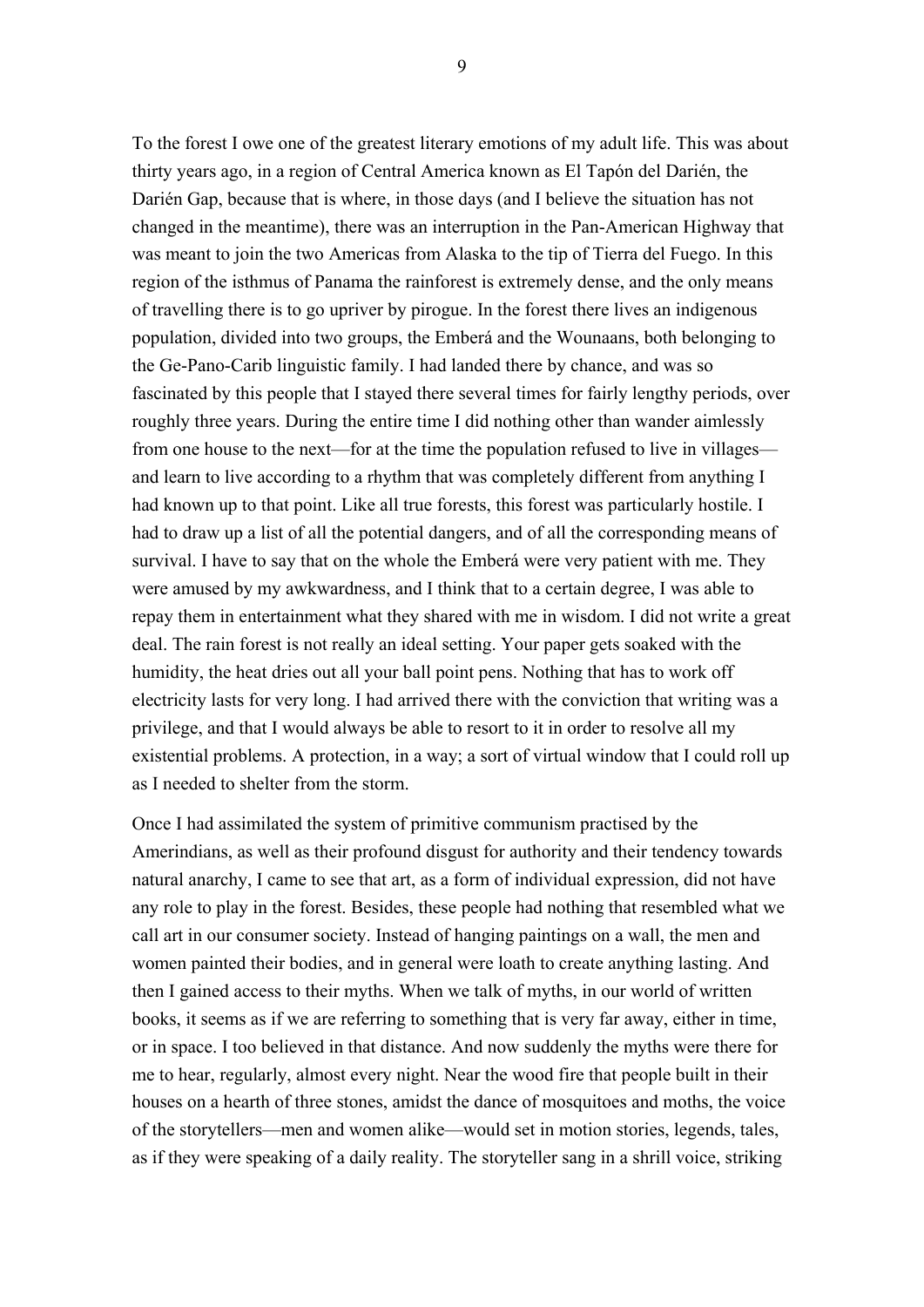his breast; his face would mime the expressions and passions and fears of the characters. It might have been something from a novel, not a myth. But one night, a young woman came. Her name was Elvira. She was known throughout the entire forest of the Emberá for her storytelling skills. She was an adventuress, and lived without a man, without children—people said that she was a bit of a drunkard, a bit of a whore, but I don't believe it for a minute—and she would go from house to house to sing, in exchange for a meal or a bottle of alcohol or sometimes a few coins. Although I had no access to her tales other than through translation—the Emberá language has a literary variant that is far more complex than the everyday form—I quickly realized that she was a great artist, in the best sense of the term. The timbre of her voice, the rhythm of her hands tapping against her chest, against her heavy necklaces of silver coins, and above all the air of possession which illuminated her face and her gaze, a sort of measured, rhythmic trance, exerted a power over all those who were present. To the simple framework of her myths—the invention of tobacco, the first primeval twins, stories about gods and humans from the dawn of time—she added her own story, her life of wandering, her loves, the betrayals and suffering, the intense joy of carnal love, the sting of jealousy, her fear of growing old, of dying. She was poetry in action, ancient theatre, and the most contemporary of novels all at the same time. She was all those things with fire, with violence, she invented, in the blackness of the forest, amidst the surrounding chorus of insects and toads and the whirlwind of bats, a sensation which cannot be called anything other than beauty. As if in her song she carried the true power of nature, and this was surely the greatest paradox: that this isolated place, this forest, as far away as could be imagined from the sophistication of literature, was the place where art had found its strongest, most authentic expression.

Then I left that region, and I never saw Elvira again, or any of the storytellers of the forest of Darién. But I was left with far more than nostalgia—with the certainty that literature could exist, even when it was worn away by convention and compromise, even if writers were incapable of changing the world. Something great and powerful, which surpassed them, which on occasion could enliven and transfigure them, and restore the sense of harmony with nature. Something new and very ancient at the same time, impalpable as the wind, ethereal as the clouds, infinite as the sea. It is this something which vibrates in the poetry of Jalal ad-Din Rumi, for example, or in the visionary architecture of Emanuel Swedenborg. The shiver one feels on reading the most beautiful texts of humankind, such as the speech that Chief Stealth gave in the mid-19<sup>th</sup> century to the President of the United States upon conceding his land: "We may be brothers after all…"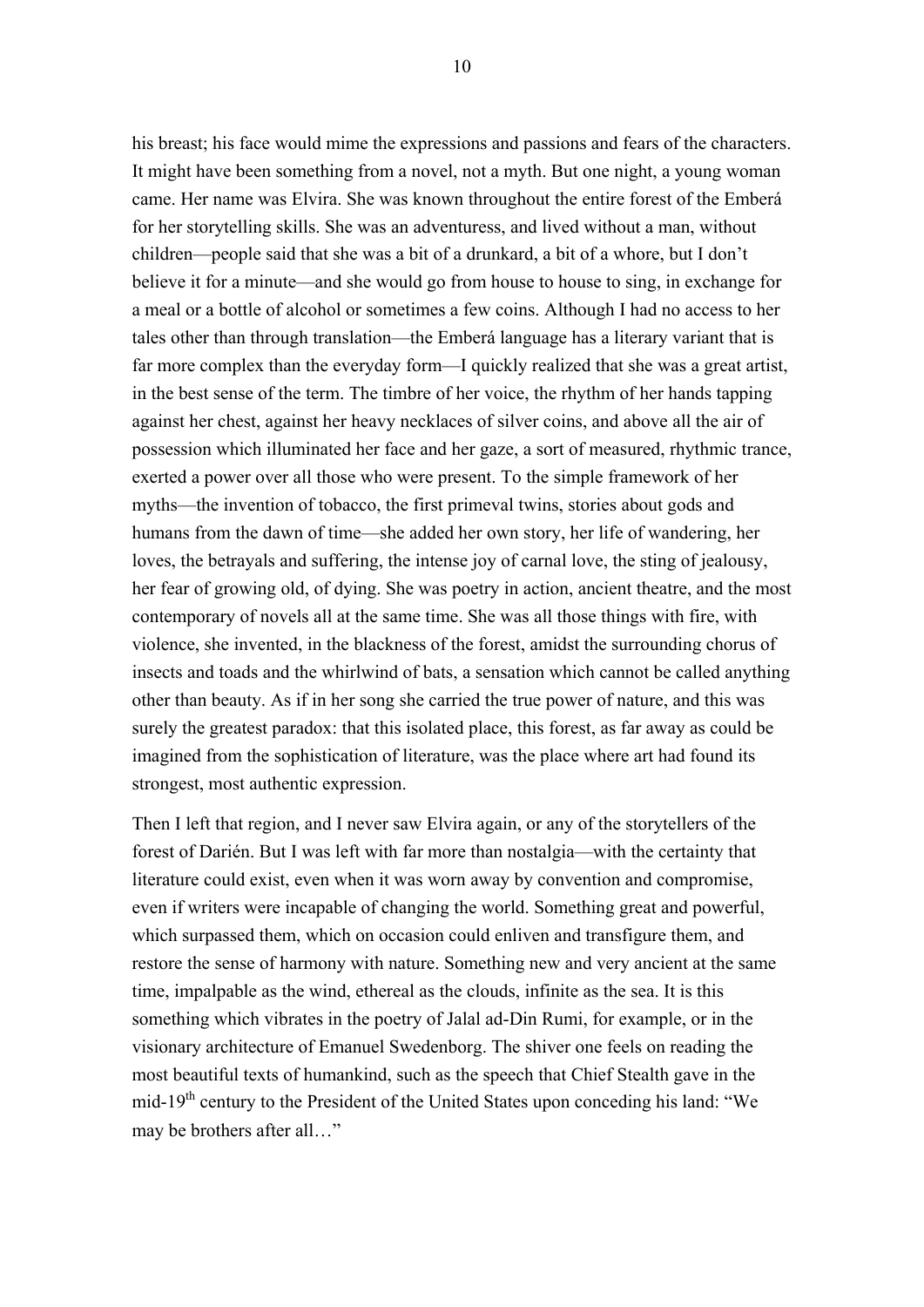Something simple, and true, which exists in language alone. A charm, sometimes a ruse, a grating dance, or long spells of silence. The language of mockery, of interjections, of curses, and then, immediately afterwards, the language of paradise.

It is to her, to Elvira, that I address this tribute—and to her that I dedicate the Prize which the Swedish Academy is awarding me. To her and to all those writers with whom—or sometimes against whom—I have lived. To the Africans: Wole Soyinka, Chinua Achebe, Ahmadou Kourouma, Mongo Beti, to Alan Paton's *Cry the Beloved Country*, to Thomas Mofolo's *Chaka.* To the great Mauritian author Malcolm de Chazal, who wrote, among other things, *Judas*. To the Hindi-language Mauritian novelist Abhimanyu Unnuth, for *Lal passina* (*Sweating Blood*) to the Urdu novelist Qurratulain Hyder for her epic novel *Ag ka Darya* (*River of Fire*)*.* To the defiant Danyèl Waro of La Réunion, for his maloya songs; to the Kanak poetess Déwé Gorodey, who defied the colonial powers all the way to prison; to the rebellious Abdourahman Waberi. To Juan Rulfo and *Pedro Paramo,* and his short stories *El llano en llamas,* and the simple and tragic photographs he took of rural Mexico. To John Reed for *Insurgent Mexico;* to Jean Meyer who was the spokesman for Aurelio Acevedo and the Cristeros insurgents of central Mexico. To Luis González, author of *Pueblo en vilo.* To John Nichols, who wrote about the bitter land of *The Milagro Beanfield War*; to Henry Roth, my neighbour on New York Street in Albuquerque, New Mexico, for *Call it Sleep*. To Jean-Paul Sartre, for the tears contained in his play *Morts sans sépulture.* To Wilfred Owen, the poet who died on the banks of the Marne in 1914. To J.D. Salinger, because he succeeded in putting us in the shoes of a young fourteen-year-old boy named Holden Caulfield. To the writers of the first nations in America – Sherman Alexie the Sioux, Scott Momaday the Navajo for *The Names.* To Rita Mestokosho, an Innu poet from Mingan, Quebec, who lends her voice to trees and animals. To José Maria Arguedas, Octavio Paz, Miguel Angel Asturias. To the poets of the oases of Oualata and Chinguetti. For their great imagination, to Alphonse Allais and Raymond Queneau. To Georges Perec for *Quel petit vélo à guidon chromé au fond de la cour?* To the West Indian authors Edouard Glissant and Patrick Chamoiseau, to René Depestre from Haiti, to André Schwartz-Bart for *Le Dernier des justes.* To the Mexican poet Homero Aridjis who allows us to imagine the life of a leatherback turtle, and who evokes the rivers flowing orange with Monarch butterflies along the streets of his village, Contepec. To Vénus Koury Ghata who speaks of Lebanon as of a tragic, invincible lover. To Khalil Gibran. To Rimbaud. To Emile Nelligan. To Réjean Ducharme, for life.

To the unknown child I met one day, on the banks of the river Tuira, in the forest of Darién. At night, sitting on the floor in a shop, lit by the flame of a kerosene lamp, he is